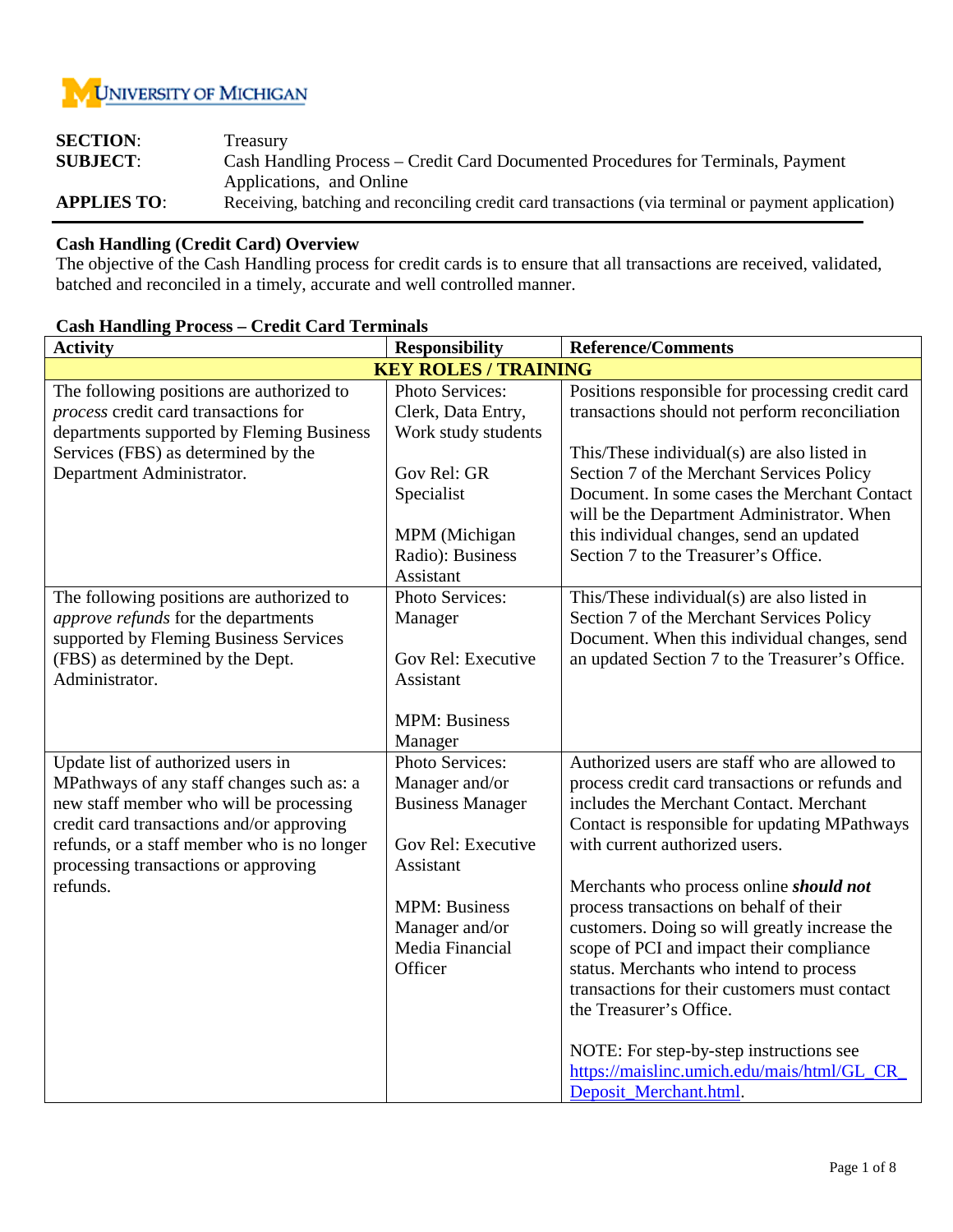

| Obtain proper training and certification on<br>an annual basis consistent with PCI<br>requirements.                                                                                                                                                                                                                                        | Photo Services:<br>Clerk, Data Entry,<br>Work study students,<br>Manager                                               | Merchant Contact is responsible to ensure all<br>authorized users have been properly trained<br>(MyLinc course TME102) prior to processing<br>transactions.                                                                                                                                                  |  |
|--------------------------------------------------------------------------------------------------------------------------------------------------------------------------------------------------------------------------------------------------------------------------------------------------------------------------------------------|------------------------------------------------------------------------------------------------------------------------|--------------------------------------------------------------------------------------------------------------------------------------------------------------------------------------------------------------------------------------------------------------------------------------------------------------|--|
|                                                                                                                                                                                                                                                                                                                                            | Gov Rel: GR<br>Specialist                                                                                              | Web based training is available on My LINC,<br>search TME102.                                                                                                                                                                                                                                                |  |
|                                                                                                                                                                                                                                                                                                                                            | MPM: Business Asst,<br><b>Business Manager</b>                                                                         |                                                                                                                                                                                                                                                                                                              |  |
| Use a Merchant Change/Termination Form<br>to change the merchant contact, address,<br>chartfields, buy another terminal, terminate<br>the existing merchant account, etc.                                                                                                                                                                  | <b>Merchant Contacts</b><br>Photo Services:<br>Manager<br>Gov Rel: GR<br>Specialist<br><b>MPM: Business</b><br>Manager | If merchants intend to change their processing<br>method they must establish a new merchant<br>account number. Completed New Merchant<br><b>Registration Form or Internet Merchant</b><br><b>Registration Form, and the Merchant Services</b><br>Policy Document are both sent to the<br>Treasurer's Office. |  |
|                                                                                                                                                                                                                                                                                                                                            | <b>RECEIVING PAYMENTS</b>                                                                                              |                                                                                                                                                                                                                                                                                                              |  |
| The departments supported by Fleming<br>Business Services (FBS) may receive funds<br>via credit card for a variety of purposes,<br>including but not limited to:<br>· goods/Services provided (passport photos,<br>advertising, diploma frames).<br>• pledge drive donations (non-gift portion).<br>• athletic tickets.                    |                                                                                                                        | The gift portion of pledge drive donations are<br>sent to and handled by the Development Office.<br>NOTE: Direct submission of gifts to the<br>lockbox by the donor is the preferred method.                                                                                                                 |  |
| For payments received online, merchant<br>account is using PayPal (MPM & PS),<br>Authorize. Net (PS) as the payment gateway<br>provider.<br>Ensure PayPal and Authorize. Net is PCI<br>DSS compliant on an ongoing basis by<br>verifying their compliance status on the Visa<br>website at:<br>http://www.visa.com/splisting/searchGrsp.do | Photo Services:<br>Manager<br><b>MPM: Business</b><br>Manager                                                          | The merchant must provide the Treasurer's<br>Office (via the New Merchant Registration<br>Form) with the name of the payment gateway<br>provider when setting up the merchant account.<br>If payment gateway provider loses their<br>compliance status, immediately notify the<br>Treasurer's office.        |  |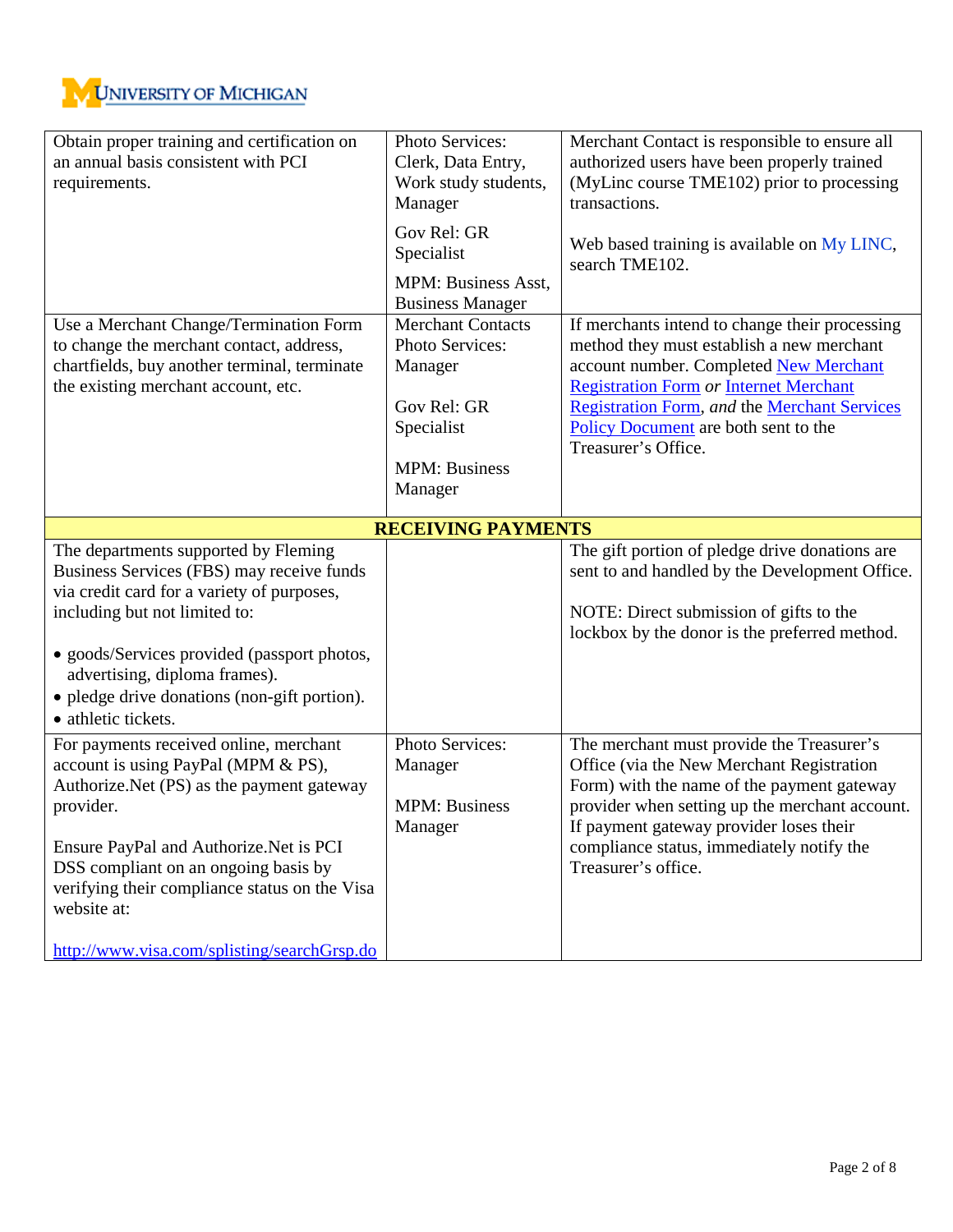

| Credit card terminals (or computers) are<br>located:                                          | Photo Services:<br>Manager, Clerk or<br>Data Entry               | Merchant Contact maintains a list of terminal<br>make/model and series number of credit card<br>equipment and notifies Treasury to update as<br>replaced. Can do a screenshot of this info from |  |  |
|-----------------------------------------------------------------------------------------------|------------------------------------------------------------------|-------------------------------------------------------------------------------------------------------------------------------------------------------------------------------------------------|--|--|
| • in locked cabinet (MPM).                                                                    |                                                                  |                                                                                                                                                                                                 |  |  |
| • in a locked office (Gov Rel).                                                               | Gov Rel: GR                                                      | MPathways. Contact Treasury with any                                                                                                                                                            |  |  |
| • at front counter. (Photo Services)                                                          | Specialist                                                       | changes.                                                                                                                                                                                        |  |  |
| This location is not accessible to<br>unauthorized individuals because they are               | <b>MPM</b> : Business<br>Manager                                 | Merchants should control access to terminals as<br>they would a cash box.                                                                                                                       |  |  |
| either locked or behind a secure counter (in<br>presence of an authorized user).              |                                                                  | Merchant Contact instructs staff to inspect the<br>credit card terminal each business day for                                                                                                   |  |  |
| When <i>not</i> in use, terminals are securely<br>stored in a locked cabinet or safe within a |                                                                  | tampering or the addition of non-standard parts<br>(AKA 'skimmer') that could be used to                                                                                                        |  |  |
| locked office.                                                                                |                                                                  | illegally obtain credit card info. Staff should<br>review terminal tampering training located on                                                                                                |  |  |
|                                                                                               |                                                                  | the Treasury website. Contact the Treasurer's<br>Office immediately if there's a concern or                                                                                                     |  |  |
|                                                                                               |                                                                  | issue.                                                                                                                                                                                          |  |  |
|                                                                                               |                                                                  | A list of credit card terminal serial numbers<br>must be maintained.                                                                                                                            |  |  |
|                                                                                               |                                                                  | Credit card terminals are only serviced or<br>replaced by Treasurer's Office staff.                                                                                                             |  |  |
| Only the following positions/individuals<br>have access to information (e.g. reports,         | Photo Services:<br>Manager, Clerk or                             | Credit card and personal information should be<br>safeguarded in a manner consistent with PCI                                                                                                   |  |  |
| merchant copy receipts) containing<br>cardholder data.                                        | Data Entry                                                       | standards. All reports (e.g. merchant receipts,<br>batch reports) should have the credit card                                                                                                   |  |  |
|                                                                                               | Gov Rel: GR<br>Specialist, FBS                                   | number properly truncated (i.e. no more than<br>the last four digits visible).                                                                                                                  |  |  |
|                                                                                               | <b>MPM: Business</b><br>Manager and<br><b>Business Assistant</b> | NOTE: It is against University policy to store a<br>full 16-digit credit card number in any format.                                                                                             |  |  |
|                                                                                               |                                                                  | MPM and Gov Rel write credit card number                                                                                                                                                        |  |  |
|                                                                                               |                                                                  | down and shred as soon as transaction is                                                                                                                                                        |  |  |
|                                                                                               |                                                                  | processed.                                                                                                                                                                                      |  |  |
|                                                                                               |                                                                  | Refer to the <b>PCI</b> Security Standard's Council                                                                                                                                             |  |  |
|                                                                                               |                                                                  | website or contact the Treasurer's office at                                                                                                                                                    |  |  |
|                                                                                               |                                                                  | merchantservices@umich.edu for further                                                                                                                                                          |  |  |
|                                                                                               |                                                                  | information on the security requirements.                                                                                                                                                       |  |  |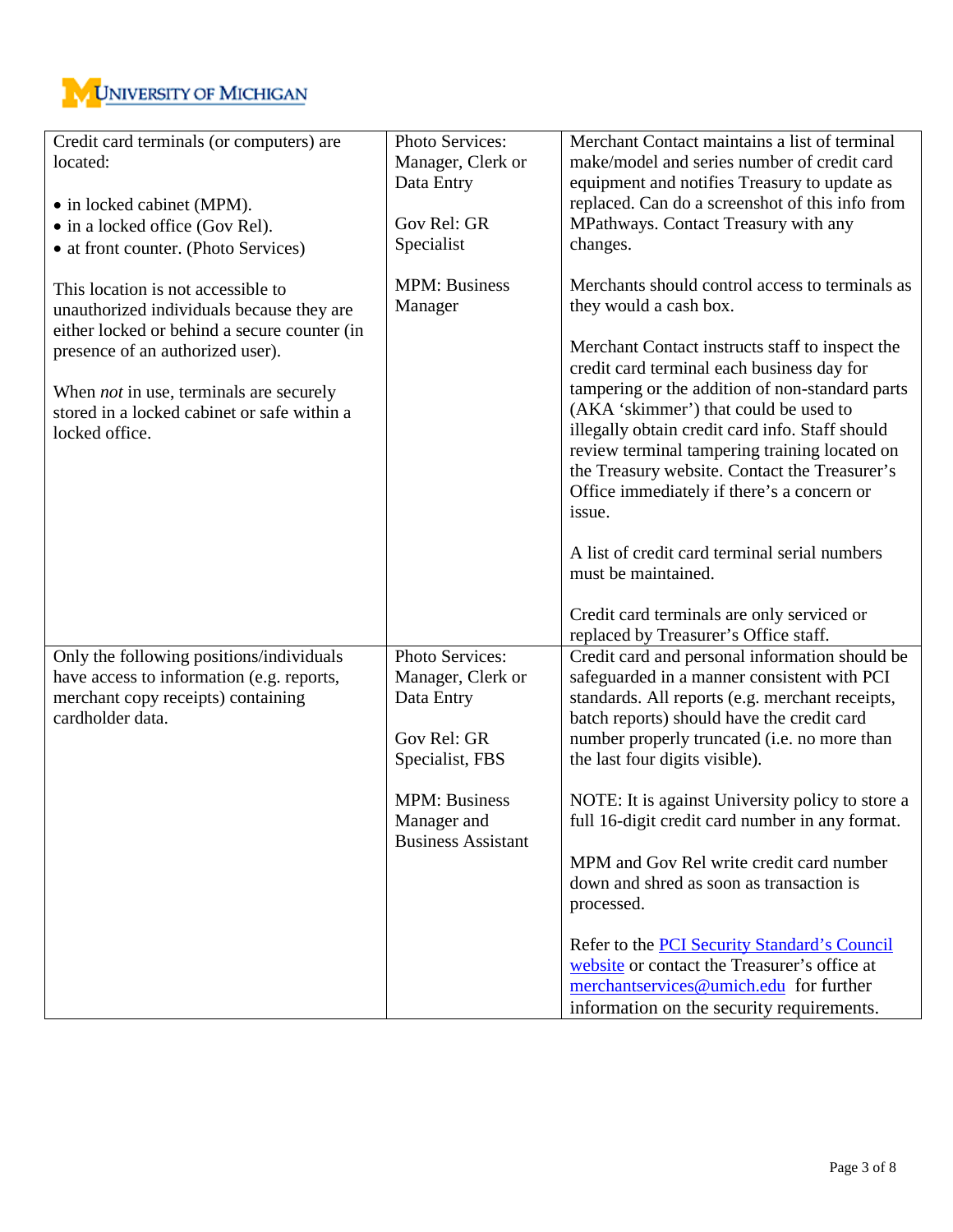

| Accept payment via in person/swipe card,<br>fax (Gov Rel only), or phone (Gov Rel and<br>MPM only)                                                                                                                                                                                                                                                                                                                                                                                                       | Photo Services:<br>Clerk, Data Entry,<br>Work study students<br>Gov Rel: GR<br>Specialist<br><b>MPM: Business</b><br>Assistant                                          | Individuals processing credit card transactions<br>should not have any responsibilities related to<br>reconciliation.                                                                                                                                                                                                                                                                                                                                                                                                               |
|----------------------------------------------------------------------------------------------------------------------------------------------------------------------------------------------------------------------------------------------------------------------------------------------------------------------------------------------------------------------------------------------------------------------------------------------------------------------------------------------------------|-------------------------------------------------------------------------------------------------------------------------------------------------------------------------|-------------------------------------------------------------------------------------------------------------------------------------------------------------------------------------------------------------------------------------------------------------------------------------------------------------------------------------------------------------------------------------------------------------------------------------------------------------------------------------------------------------------------------------|
| <b>Authorize Transaction:</b>                                                                                                                                                                                                                                                                                                                                                                                                                                                                            | Photo Services:<br>Clerk, Data Entry,                                                                                                                                   | Refer to the quick reference guide provided<br>with your terminal for further instructions on                                                                                                                                                                                                                                                                                                                                                                                                                                       |
| If card present:<br>1. Swipe card.<br>2. Verify signature on the back of the card.<br>Make sure customer signs receipt when<br>applicable.<br>If card not present (e.g. phone, fax, etc.):<br>1. Key enter the card number.<br>2. Verify address; enter zip code when<br>prompted by terminal.<br>3. Obtain the card validation code on the<br>back of the card (Gov Rel only). Be sure<br>to properly dispose of (i.e. shred) the<br>card-validation code number once the<br>transaction is authorized. | Work study students<br>Gov Rel: GR<br>Specialist<br><b>MPM: Business</b><br>Assistant                                                                                   | how to authorize a transaction.<br>NOTE: If you obtain the card-validation code<br>as part of the authorization process, you are not<br>allowed to store this number under any<br>circumstance. Storing this number would be a<br>violation of PCI DSS and could result in<br>penalties and fines being issued against the<br>merchant.                                                                                                                                                                                             |
| Issue a credit card receipt in the amount of<br>payment/refund and retain a copy of the<br>receipt. Gov Rel sends copy to FBS.<br>Obtain approval by a higher level of<br>authority for all refunds.                                                                                                                                                                                                                                                                                                     | Photo Services:<br>Clerk, Data Entry,<br>Work study students<br>Gov Rel: GR<br>Specialist<br><b>MPM: Business</b><br>Assistant<br>Photo Services:<br>Clerk, Data Entry, | Copies of sales receipts should be kept for up<br>to 18 months in order to satisfy any disputes/<br>chargebacks. These receipts should be kept in a<br>locked file cabinet or safe. After the 18 month<br>period has expired, sales receipts should be<br>shredded in order to protect cardholder<br>information. The receipts should have the<br>credit card number properly truncated (i.e. first<br>six and last four digits visible.)<br>All payment gateway providers should have<br>controls in place to trace a refund to an |
| Verify all refunds issued are valid and have<br>been approved and proper evidence is<br>maintained.                                                                                                                                                                                                                                                                                                                                                                                                      | Work study students<br>Gov Rel: GR<br>Specialist<br><b>MPM: Business</b><br>Assistant<br>Photo Services:<br>Manager                                                     | individual. Additionally, it should limit a<br>refund to no more than the amount of the<br>original transaction.<br>All refunds should be approved by a higher<br>level authority.                                                                                                                                                                                                                                                                                                                                                  |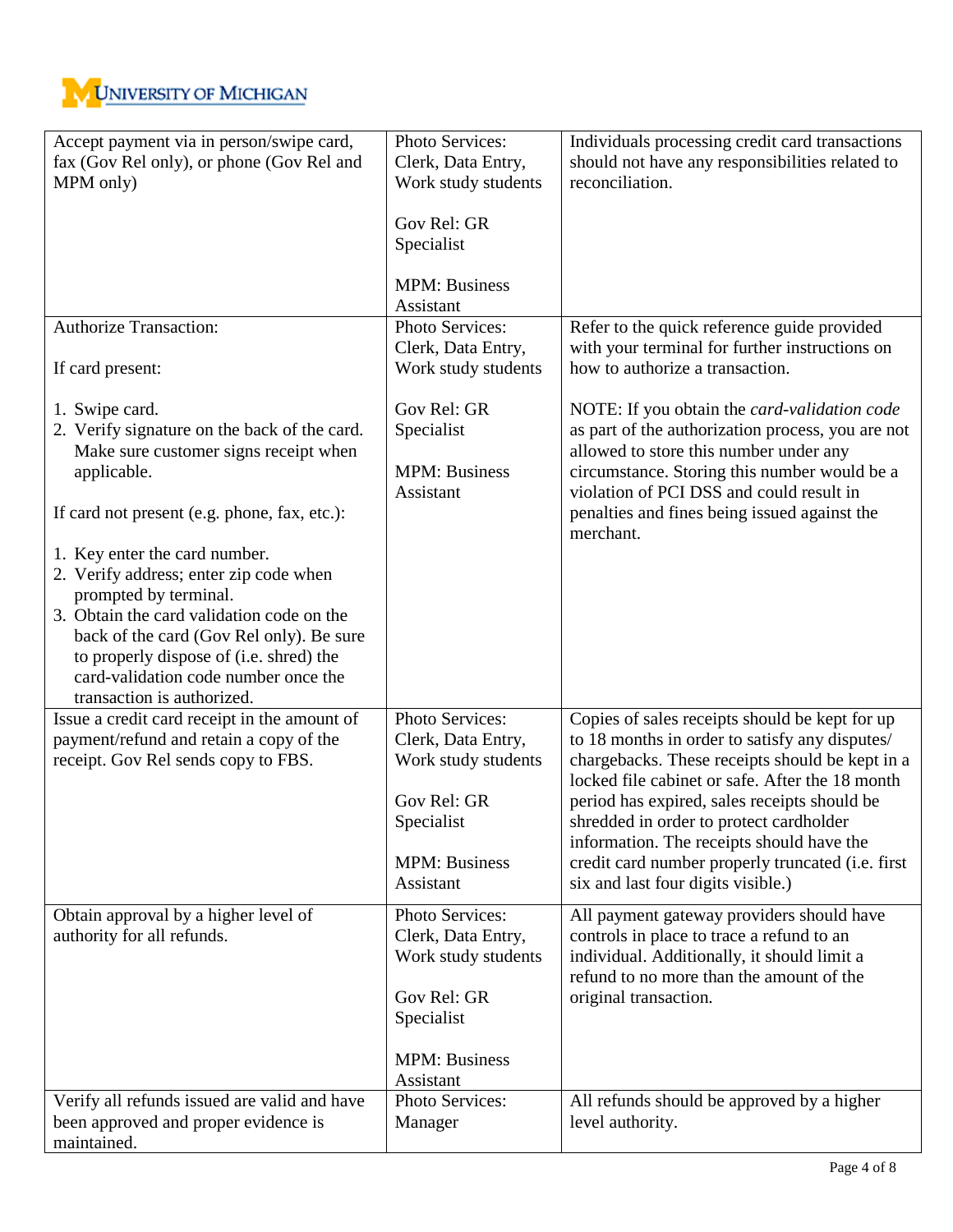

|                                                | Gov Rel: FBS               | Persons approving refunds should not be                        |
|------------------------------------------------|----------------------------|----------------------------------------------------------------|
|                                                |                            | processing refunds.                                            |
|                                                | <b>MPM: Business</b>       |                                                                |
|                                                | Manager                    |                                                                |
| Compare the refund receipt to the original     | Photo Services:            | Cash refunds should not be given for credit                    |
| sales receipt to ensure the amount refunded    | Manager                    | card transactions. The only exception to this                  |
| equals the amount of the original transaction. | Gov Rel: Executive         | rule is if the purchase was made with a prepaid                |
|                                                | Assistant                  | card (e.g. Visa or MasterCard gift card) and the               |
|                                                |                            | cardholder is returning items, but has discarded<br>this card. |
|                                                | <b>MPM: Business</b>       |                                                                |
|                                                | Manager                    |                                                                |
|                                                | <b>BATCHING/SETTLEMENT</b> |                                                                |
| At the end of each day (if applicable), run a  | Photo Services:            | Refer to the quick reference guide provided                    |
| batch process for each credit processing       | Clerk, Data Entry,         | with your terminal for further instructions on                 |
| system and transmit the stored transactions    | Work study students        | how to batch out your transactions.                            |
| to the credit processor.                       |                            |                                                                |
|                                                | Gov Rel: GR                |                                                                |
|                                                | Specialist                 |                                                                |
|                                                |                            |                                                                |
|                                                | <b>MPM</b> : Business      |                                                                |
|                                                | Assistant                  |                                                                |
| Compare each settlement report to merchant     | Photo Services:            |                                                                |
| receipts to ensure all transactions have       | Clerk, Data Entry,         |                                                                |
| batched correctly.                             | Work study students        |                                                                |
|                                                | Gov Rel: GR                |                                                                |
|                                                | Specialist                 |                                                                |
|                                                |                            |                                                                |
|                                                | <b>MPM: Business</b>       |                                                                |
|                                                | Assistant                  |                                                                |
| For payments received online, use the          | Photo Services:            | Online merchants should be set up to <i>auto</i>               |
| reporting tools from PayPal and/or             | Clerk, Data Entry,         | batch daily and should not have to batch out                   |
| Authorize.Net to ensure all transactions have  | Work study students        | manually. If you are not set up to auto batch                  |
| batched correctly.                             |                            | contact your payment gateway provider.                         |
|                                                | <b>MPM: Business</b>       |                                                                |
|                                                | Manager                    |                                                                |
| Verify all refunds issued are valid and have   | Photo Services:            | Person approving refunds should not be                         |
| been approved by:                              | <b>MMD</b> Business        | processing transactions.                                       |
|                                                | Manager                    |                                                                |
| • Photo Services: Manager                      |                            |                                                                |
| • Gov Rel: Executive Assistant                 | Gov Rel: GR                |                                                                |
| • MPM: Business Manager                        | Specialist                 |                                                                |
|                                                | <b>MPM: Business</b>       |                                                                |
|                                                | Assistant                  |                                                                |
|                                                | <b>RECONCILIATION</b>      |                                                                |
| To change Chartfields, complete the            | Photo Services:            | Upon initial setup of Merchant account,                        |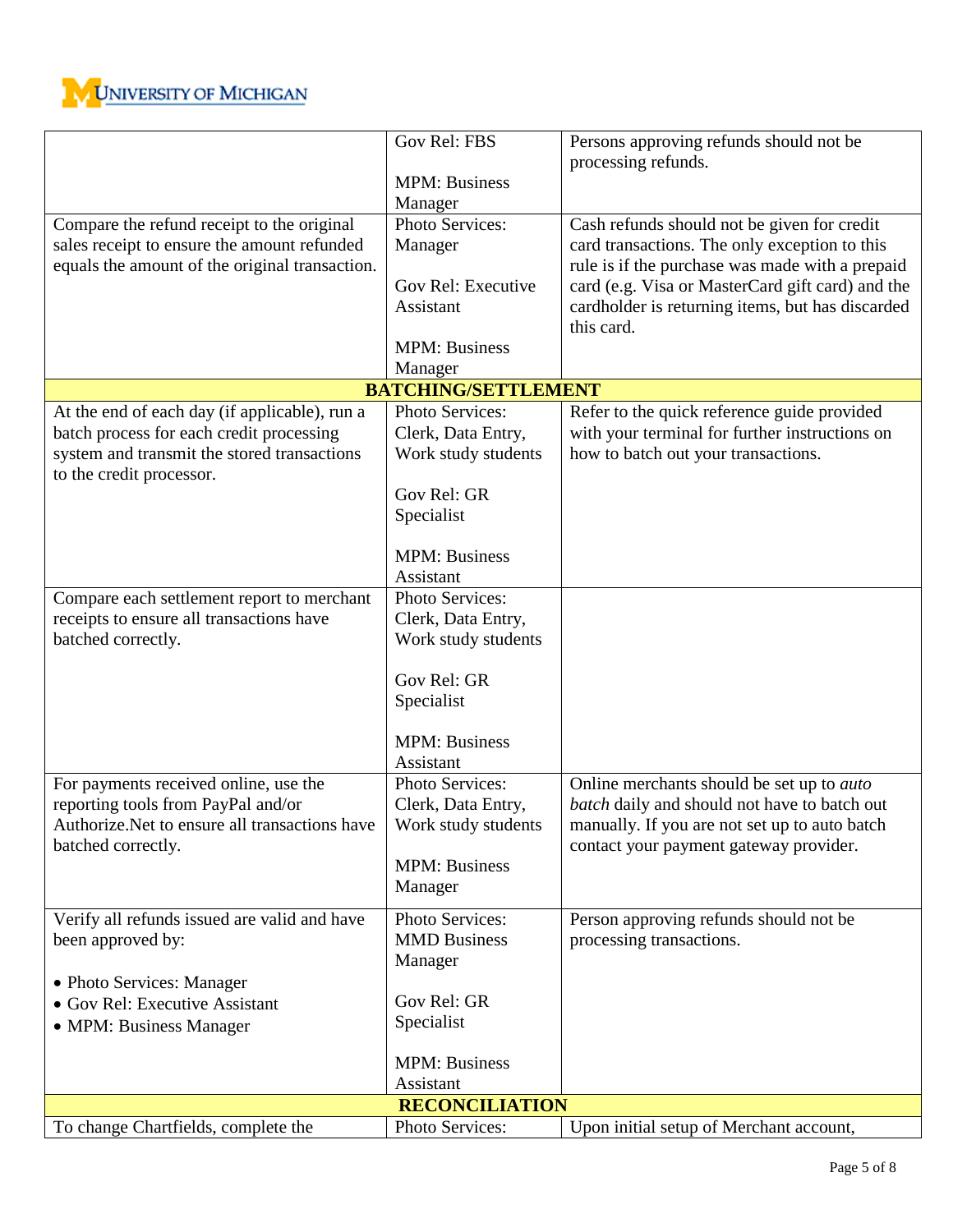

| Merchant Change/Termination Form with         | Manager                 | chartfield allocations were reviewed to ensure   |  |  |
|-----------------------------------------------|-------------------------|--------------------------------------------------|--|--|
| the appropriate changes. Forward the          |                         | each payment is posted to the correct General    |  |  |
| completed form to the Treasurer's Office.     | Gov Rel: FBS            | Ledger account.                                  |  |  |
|                                               |                         |                                                  |  |  |
|                                               | <b>MPM: Business</b>    | Notify the Treasurer's Office of any chartfield  |  |  |
|                                               | Manager                 | changes.                                         |  |  |
| Reconcile SOA to all settlement reports and   | Photo Services:         | Person performing reconciliation should not      |  |  |
| bank statement activity to ensure all monthly | Manager                 | process transactions.                            |  |  |
| activity is accurately reflected on the SOA.  |                         |                                                  |  |  |
| Maintain proper evidence of reconciliation.   | Gov Rel: FBS            | Settlement reports for an online environment     |  |  |
|                                               |                         | should be available within the reporting tool of |  |  |
|                                               | <b>MPM</b> : Grants     | the payment gateway provider.                    |  |  |
|                                               | Accountant and          |                                                  |  |  |
|                                               | <b>Business Manager</b> |                                                  |  |  |
| Review all refund activity to ensure all      | Photo Services:         | Ensure individual transactions that batched are  |  |  |
| refunds are valid and authorized. Maintain    | Manager                 | valid and amounts were processed correctly by    |  |  |
| proper evidence of reconciliation.            |                         | comparing to the point of sale / inventory       |  |  |
|                                               | Gov Rel: FBS            | records / expected amounts. Resolve              |  |  |
| Note: Refund activity can be found on the     |                         | discrepancies on a timely basis.                 |  |  |
| Credit Card Controls report in MReports       | <b>MPM: Grants</b>      |                                                  |  |  |
| under the Compliance tab.                     | Accountant and          | Report can be found in M-Reporyts under the      |  |  |
|                                               | <b>Business Manager</b> | Internal Controls menu within the Compliance     |  |  |
|                                               |                         | tab.                                             |  |  |
|                                               |                         |                                                  |  |  |
|                                               |                         | Person reviewing the refunds should not          |  |  |
| For discrepancies, contact SSC AR for         | Photo Services:         | process transactions or perform batch process.   |  |  |
| assistance.                                   | Manager                 |                                                  |  |  |
|                                               |                         |                                                  |  |  |
|                                               | Gov Rel: FBS            |                                                  |  |  |
|                                               |                         |                                                  |  |  |
|                                               | <b>MPM: Grants</b>      |                                                  |  |  |
|                                               | Accountant and          |                                                  |  |  |
|                                               | <b>Business Manager</b> |                                                  |  |  |
| <b>MONITORING &amp; OVERSIGHT</b>             |                         |                                                  |  |  |
| Monitor batch receipts to ensure that all     | PS: Clerk Data Entry    |                                                  |  |  |
| credit card transactions were performed by    | and/or Manager          |                                                  |  |  |
| authorized personnel, and all refunds were    |                         |                                                  |  |  |
| approved by a higher level authority.         | MPM: Membership         |                                                  |  |  |
|                                               | Manager                 |                                                  |  |  |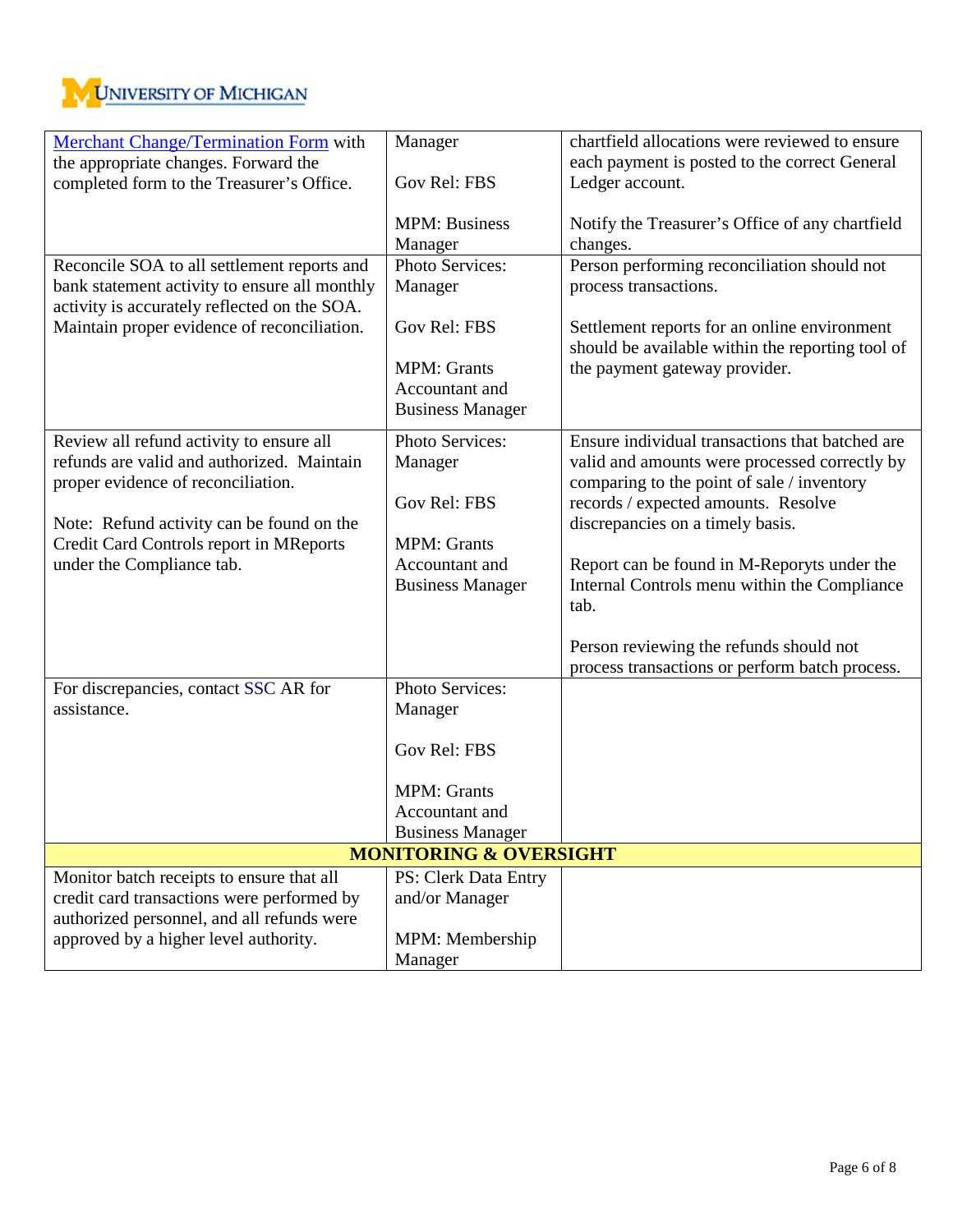

| Review the various tabs within the FN03       | Photo Services:         | Report can be accessed through Business                           |
|-----------------------------------------------|-------------------------|-------------------------------------------------------------------|
| JrnlDetail Merchant Management Report in      | Manager                 | Objects at:                                                       |
| Business Objects to monitor items such as:    |                         |                                                                   |
|                                               | Gov Rel: FBS            | UM-Maintained $\rightarrow$ Financials $\rightarrow$ FN03 Journal |
| • Sales trends                                |                         | Detail                                                            |
| • Number of refunds issued                    | <b>MPM</b> : Grants     |                                                                   |
| • Current PCI compliance status               | Accountant and          | Click here for additional information regarding                   |
| • Merchant certification status               | <b>Business Manager</b> | the report.                                                       |
|                                               |                         |                                                                   |
| Review Merchant Certification Status tab to   |                         | The CMB Treasurer's Office Certification                          |
| ensure appropriate staff are authorized users |                         | Course Report in Business Objects may be                          |
| and have completed TME102 training            |                         | reviewed to monitor all individuals who have                      |
| course.                                       |                         | taken the TME102 course.                                          |
| Review the standard Cash Handling report      | Approver/Unit           | Report can be found in M-Reports under the                        |
| provided in M-Reports to monitor the          | Administrator           | Internal Controls menu within the Compliance                      |
| following:                                    |                         | tab.                                                              |
|                                               |                         | The title of the report is: Credit Card Controls                  |
| • All merchants in unit and their activity    |                         |                                                                   |
| • All merchants PCI status (for the past 12)  |                         |                                                                   |
| months)                                       |                         |                                                                   |
|                                               |                         |                                                                   |
|                                               |                         |                                                                   |
|                                               |                         |                                                                   |
|                                               |                         |                                                                   |

## **Other related information:**

Treasurer's Office Key Contacts:

• [merchantservices@umich.edu](mailto:merchantservices@umich.edu) or (734) 763-1299

Related Standard Practice Guides:

• See SPG [519.01](http://spg.umich.edu/pdf/501.06.pdf) for credit card payment related policies

Treasurer's Office – Merchant Services website:

<http://finance.umich.edu/treasury/merchant-services>

## **Record of Revisions:**

| Date of Issue | Description of Change                                                                                                   | Page(s)<br>Affected | <b>Approved By</b> |
|---------------|-------------------------------------------------------------------------------------------------------------------------|---------------------|--------------------|
| 6/10/2009     | Original template created                                                                                               | All                 |                    |
| 11/25/2009    | Minor revisions made for FY2010 Certification                                                                           | 1,2,3,5             |                    |
| 12/22/2010    | Minor revisions made for FY2011 Certification<br>(including updating links for new website, adding<br>BO reports, etc.) | $2-6$               |                    |